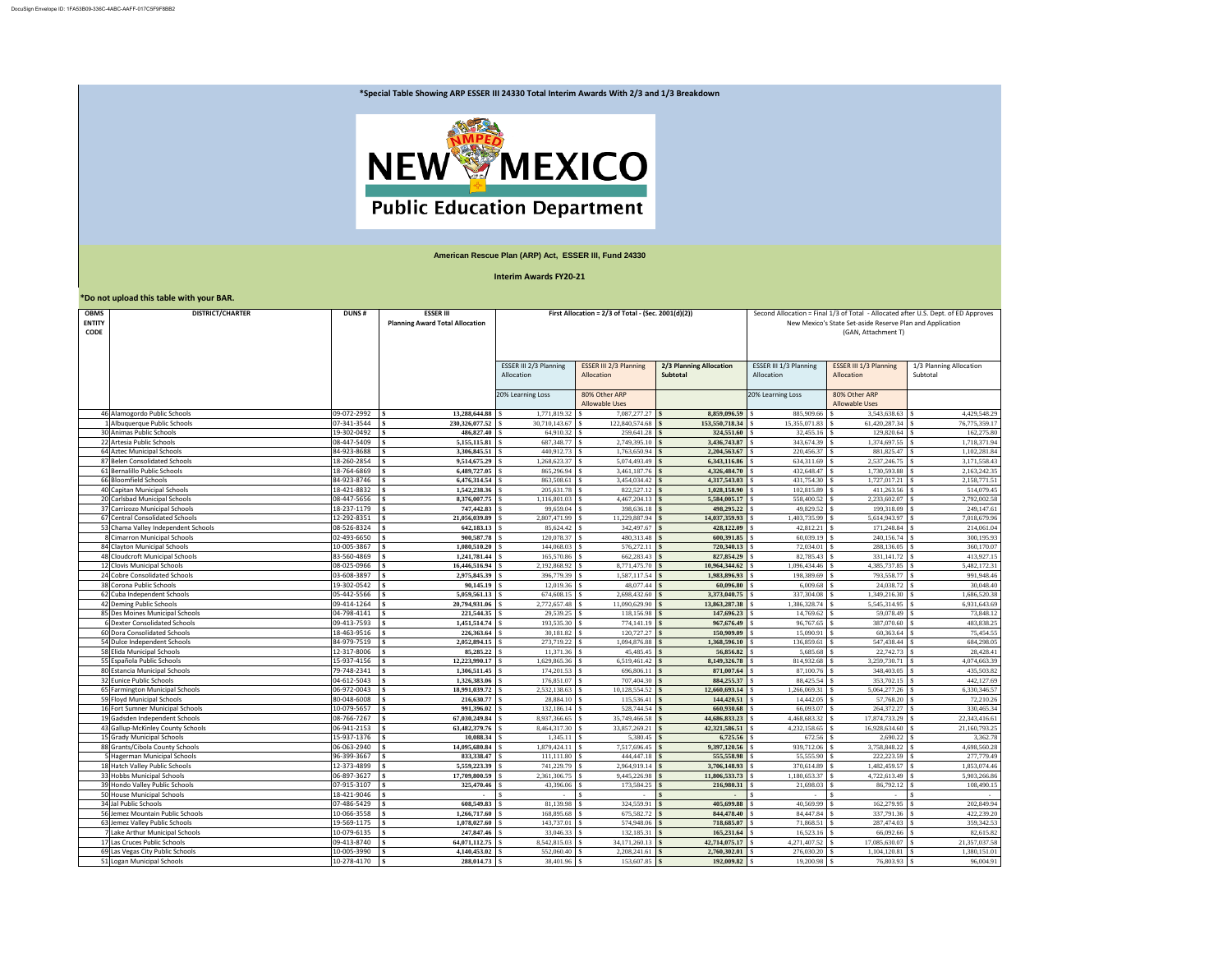| 29 Lordsburg Municipal Schools              | $09-413-5670$ $\frac{1}{3}$   | $1,747,107.34$ \\$        |                    | $931,790.58$ \$        |                    |                  |                    | 582,369.11   |
|---------------------------------------------|-------------------------------|---------------------------|--------------------|------------------------|--------------------|------------------|--------------------|--------------|
| 41 Los Alamos Public Schools                | 07-338-7409                   | $337,351.29$ \ \\$        | 44,980.17 \\$      | $179,920.69$ \$        | 224,900.86         | 22,490.09        | 89,960.34          | 112,450.43   |
| 86 Los Lunas Public Schools                 | 08-146-6427                   | 14,339,772.12   \$        | 1,911,969.62   \$  | 7,647,878.46 \$        | 9,559,848.08       | 955,984.81       | 3,823,939.23       | 4,779,924.04 |
| 21 Loving Municipal Schools                 | 10-060-5997                   | $551,474.77$ \ \\$        | 73,529.97 \\$      | 294,119.88             | 367,649.85         | 36,764.98        | 147,059.94         | 183,824.92   |
| 31 Lovington Municipal Schools              | 12-351-4762                   | $4,366,799.04$ \ \\$      | 582,239.87         | $2,328,959.49$ \$      | 2,911,199.36       | 291,119.94       | 1,164,479.74       | 1,455,599.68 |
| 75 Magdalena Municipal Schools              | $07-645-1756$ \\$             |                           | 338,680.88 \$      | $1,354,723.52$ \$      | 1,693,404.40       | 169,340.44       | 677,361.76         | 846,702.20   |
| 11 Maxwell Municipal Schools                | 10-005-4055                   |                           | $23,512.02$ \$     | $94,048.07$ \$         | 117,560.09         | $11,756.01$ \$   | 47,024.04          | 58,780.05    |
| 14 Melrose Municipal Schools                | 10-060-6003                   |                           | $35,352.29$ \\$    | $141,409.15$ \$        | 176,761.44         | $17,676.14$ \\$  | 70,704.58          | 88,380.72    |
| 78 Mesa Vista Consolidated Schools          | 05-821-1590                   | 958,403.37                | $127,787.12$ \\$   | $511,148.46$ \$        | 638,935.58         | 63,893.56        | 255,574.23         | 319,467.79   |
| 44 Mora Independent Schools                 | 09-414-3401                   | 916,945.05                |                    | 489,037.36 \$          | 611,296.70         | 61,129.67        | 244,518.68         | 305,648.35   |
| 81 Moriarty-Edgewood School District        | 01-122-4219                   | 4,928,096.83              | 657,079.58         | 2,628,318.31           | 3,285,397.89       | 328,539.79       | 1,314,159.16       | 1,642,698.94 |
| 28 Mosquero Municipal Schools               | 10-066-3608                   |                           |                    |                        |                    |                  |                    |              |
| 82 Mountainair Public Schools               | 12-361-3127                   |                           | 193,648.85         | 774,595.39 \$          | 968,244.24         | 96,824.42        | 387,297.69         | 484,122.12   |
| 70 Pecos Independent School District        | 05-494-0481                   |                           | $176,825.85$ \\$   | $707,303.42$ \$        | 884,129.27 \$      | 88,412.93 \$     | 353,651.71 \$      | 442,064.64   |
| 77 Peñasco Independent Schools              | 79-937-8146                   | $1,522,250.21$ \ \\$      | $202,966.69$ \\$   | $811,866.78$ \$        | 1,014,833.47       | 101,483.35       | 405,933.39         | 507,416.74   |
| 72 Pojoaque Valley Public Schools           | 08-195-9579                   | $2,234,773.49$ \ \\$      | 297,969.80 \\$     | $1,191,879.19$ \$      | 1,489,848.99       | 148,984.90       | 595,939.60         | 744,924.50   |
| 57 Portales Municipal Schools               | 12-361-1816                   |                           | 1,031,614.87       | $4,126,459.47$ \\$     | 5,158,074.34       | 515,807.43       | 2,063,229.74       | 2,579,037.17 |
| 3 Quemado Independent Schools               | 01-682-0532                   | 1,096,037.88              |                    | 584,553.53 \$          | 730,691.92         | 73,069.19        | 292,276.77         | 365,345.96   |
| 79 Questa Independent Schools               | 86-767-6298                   |                           |                    | $648,608.87$ \$        | 810,761.09         | 81,076.11        | 324,304.43         | 405,380.54   |
| 9 Raton Public Schools                      | 12-296-2160                   |                           | $302,209.39$ \\$   | $1,208,837.58$ \$      | 1,511,046.97       | $151,104.70$ \\$ | 604,418.79         | 755,523.49   |
| 2 Reserve Independent Schools               | 01-637-3169                   |                           | 72,972.02 \$       | $291,888.07$ \$        | 364,860.09         | $36,486.01$ \$   | 145,944.04         | 182,430.05   |
| 83 Rio Rancho Public Schools                | 83-560-4810                   | $15,876,138.46$ \\$       | $2,116,818.46$ \\$ |                        | 10,584,092.31      |                  | 4,233,636.92       | 5,292,046.15 |
| Roswell Independent Schools                 | 07-138-5249                   |                           | $3,040,987.50$ \\$ | $12,163,949.98$ \$     | 15,204,937.48      | 1,520,493.75     | 6,081,974.99       | 7,602,468.74 |
| 27 Roy Municipal Schools                    | 12-334-4574                   | 8,391.01                  | $1,118.80$ \$      | 4,475.21   \$          | 5,594.01           | 559.40           | 2,237.60           | 2,797.00     |
| 36 Ruidoso Municipal Schools                | 10-155-4744                   | 3,894,059.42              |                    | $2,076,831.69$ \$      | 2,596,039.61       | 259,603.96       | 1,038,415.84       | 1,298,019.81 |
| 52 San Jon Municipal Schools                | 10-060-6029                   |                           | $28,713.15$ \\$    | $114,852.60$ \$        | 143,565.74 \\$     | 14,356.57        | 57,426.30          | 71,782.87    |
| 71 Santa Fe Public Schools                  | 09-714-4281                   | $20,036,029.89$ \\$       | $2,671,470.65$ \\$ | 10,685,882.61          | 13,357,353.26      | 1,335,735.33     | 5,342,941.30       | 6,678,676.63 |
| 25 Santa Rosa Consolidated Schools          | 03-612-5920                   | $1,503,921.82$ \\$        | $200,522.91$ \\$   | $802,091.64$ \$        |                    | $100,261.45$ \$  |                    | 501,307.27   |
| 23 Silver City Consolidated School District | 78-047-0423                   |                           |                    | 3,663,089.57 \\ \\ \\$ | 4,578,861.96       | 457,886.20       | 1,831,544.78       | 2,289,430.98 |
| 74 Socorro Consolidated Schools             | 04-070-5303                   | 6,716,038.16 \\ \ \ \ \ \ | 895,471.75   \$    | 3,581,887.02 \\        | 4,477,358.77       | 447,735.88       | 1,790,943.51       | 2,238,679.39 |
| 10 Springer Municipal Schools               | 10-005-4162                   | $451,636.99$ \ \\$        |                    | $240,873.06$ \$        | $301,091.33$ \$    | $30,109.13$ \$   |                    | 150,545.66   |
| 76 Taos Municipal Schools                   | $09-414-4342$ \\$             | $7,272,057.85$ \\$        | 969,607.71         | 3,878,430.85 \$        | 4,848,038.57 \\$   | 484,803.86       | 1,939,215.43       | 2,424,019.28 |
| 35 Tatum Municipal Schools                  | $10-005-4170$   \$            | $427,502.72$ \\$          | 57,000.36 \$       | $228,001.45$ \$        | $285,001.81$ \$    | 28,500.18        |                    | 142,500.91   |
| 13 Texico Municipal Schools                 | 18-261-9114   \$              | $1,158,243.47$ \\$        |                    | 617,729.85 \$          |                    | 77,216.23        | 308,864.92         | 386,081.16   |
| 73 Truth or Consequences Municipal Schools  | 10-005-4196   \$              |                           | 713,867.16 \$      | $2,855,468.62$ \$      | $3,569,335.78$ \\$ | 356,933.58 \$    |                    | 1,784,667.89 |
| 49 Tucumcari Public Schools                 | $09-414-4391$ \\$             |                           | $521,098.19$ \\$   | $2,084,392.77$ \$      | $2,605,490.96$ \$  | 260,549.10 \$    | 1,042,196.39       | 1,302,745.48 |
| 47 Tularosa Municipal Schools               | 10-837-6617<br>$\blacksquare$ | $3,858,680.73$ \\$        | 514,490.76 \$      | $2,057,963.06$ \$      | 2,572,453.82 \$    |                  | 1,028,981.53       | 1,286,226.91 |
| 26 Vaughn Municipal Schools                 | 10-005-4220                   |                           | $31,524.63$ \$     | $126,098.50$ \$        | 157,623.13         | $15,762.31$ \\$  |                    | 78,811.57    |
| 45 Wagon Mound Public Schools               | $10-005-4238$ \\$             |                           | $115,746.76$ \\$   | $462,987.03$ \$        | $578,733.79$ \ \\$ | 57,873.38 \$     | 231,493.52 \$      | 289,366.89   |
| 68 West Las Vegas Public Schools            | $06-942-2491$ \\$             |                           |                    | $3,441,932.55$ \$      | 4,302,415.68 \$    |                  |                    | 2,151,207.84 |
| 89 Zuni Public School District              | $10-504-2907$ \\$             | 7,723,196.78 \$           |                    | $4,119,038.28$ \$      | 5,148,797.86 \$    | 514,879.79 \$    | $2,059,519.14$ \\$ | 2,574,398.93 |